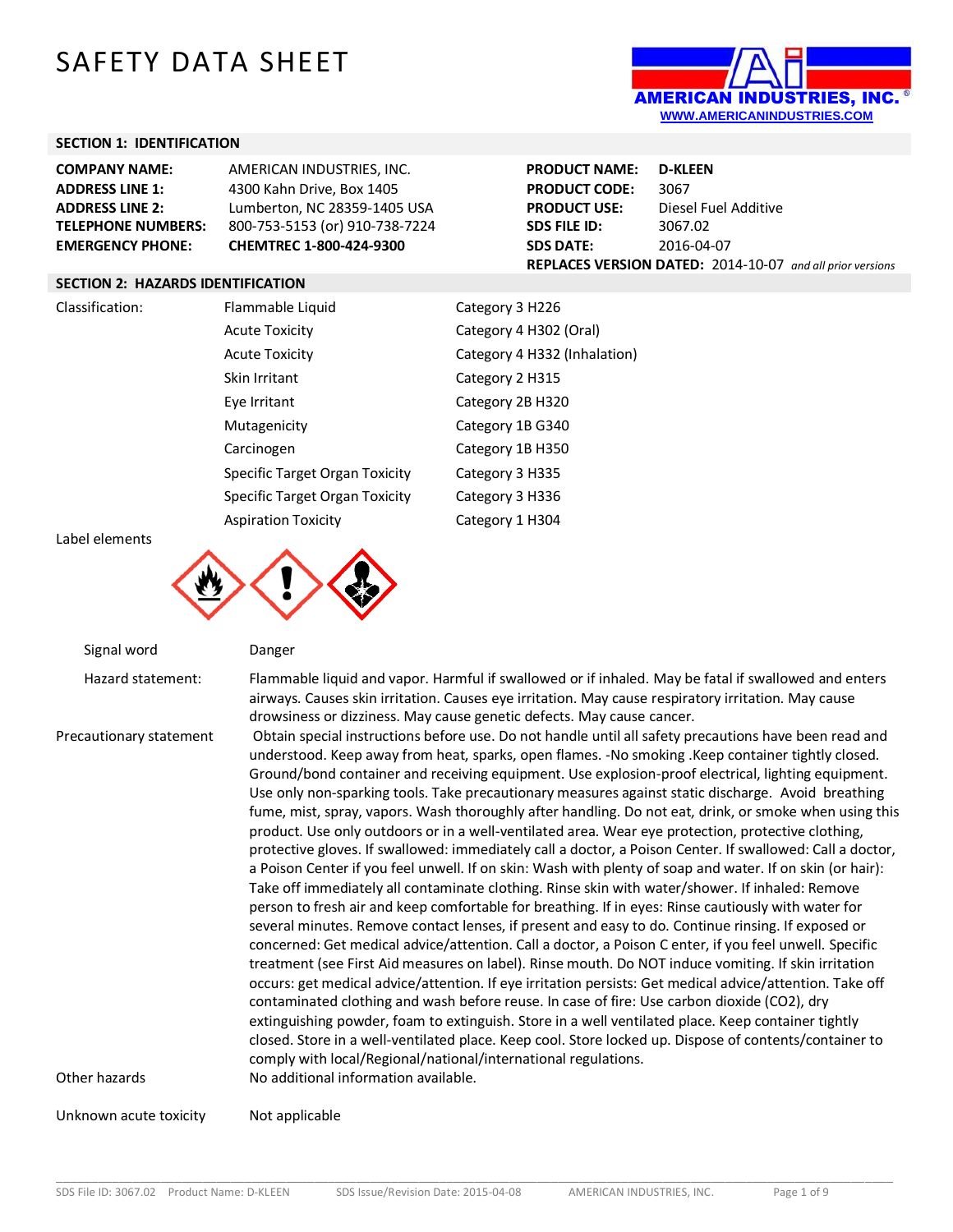| SECTION 3: COMPOSITION/INFORMATION ON INGREDIENTS                                                                                                                                                                                                                                                                                                                                |                                                                                                                                                                                 |                |                 |                                                                                                                                                                                      |
|----------------------------------------------------------------------------------------------------------------------------------------------------------------------------------------------------------------------------------------------------------------------------------------------------------------------------------------------------------------------------------|---------------------------------------------------------------------------------------------------------------------------------------------------------------------------------|----------------|-----------------|--------------------------------------------------------------------------------------------------------------------------------------------------------------------------------------|
| Substance<br>Full text of H-phrases: see section 16<br><b>Mixture</b>                                                                                                                                                                                                                                                                                                            |                                                                                                                                                                                 | Not applicable |                 |                                                                                                                                                                                      |
| Chemical name                                                                                                                                                                                                                                                                                                                                                                    |                                                                                                                                                                                 | CAS number     | $\frac{\%}{\%}$ | <b>GHS Classification</b>                                                                                                                                                            |
| Solvesso 100                                                                                                                                                                                                                                                                                                                                                                     |                                                                                                                                                                                 | 64742-95-6     | 50-90           | Flam. Liq. 3, H226<br>Muta. 1B, H340<br>Carc. 1B, H350<br>STOT SE 3, H336<br>STOT SE 3, H335<br>Asp. Tox. 1, H304                                                                    |
| Trimethylbenzene                                                                                                                                                                                                                                                                                                                                                                 |                                                                                                                                                                                 | 25551-13-7     | $30 - 60$       | Acute Tox. 4 (Oral). H302<br>Skin Irrit. 2, H315<br>Eye Irrit. 2B, H320<br>Asp. Tox 1, H304                                                                                          |
| 1,2,4-trimethylbenzene                                                                                                                                                                                                                                                                                                                                                           |                                                                                                                                                                                 | $95 - 63 - 6$  | 15-40           | Flam Liq. 3, H226<br>Acute Tox. 4 (Inhalation), H332<br>Skin Irrit. 2, H315<br>STOT SE 3, H335<br>Aquatic Chronic 2, H411                                                            |
| 2-ethylhexyl nitrate                                                                                                                                                                                                                                                                                                                                                             |                                                                                                                                                                                 | 27247-96-7     | $5 - 10$        | Acute Tox 2 (inhalation) H332                                                                                                                                                        |
| Cumene                                                                                                                                                                                                                                                                                                                                                                           |                                                                                                                                                                                 | 98-82-8        | $4-9$           | Flam. Liq, 3, H226<br>Carc, 2, H351<br>STOT SE 3, H335<br>Asp. Tox. 1, H304                                                                                                          |
| Xylene                                                                                                                                                                                                                                                                                                                                                                           |                                                                                                                                                                                 | 1330-20-7      | $0.5 - 5$       | Flam. Liq. 3, H226<br>Acute Tox. 4 (Dermal), H312<br>Acute Tox. 4 (Inhalation), H332<br>Skin Irrit. 2, H315                                                                          |
| Solvent naphtha (petroleum), heavy arom.;<br>Kerosine-unspecified, [A complex<br>combination of hydrocarbons obtained from<br>distillation of aromatic streams. It consists<br>predominantly of aromatic hydrocarbons<br>having carbon numbers predominantly in the<br>range of C9 through C16 and boiling in the<br>range of approximately 165°C to 290°C<br>(330°F to 554°F).] |                                                                                                                                                                                 | 64742-94-5     | $1 - 5$         | Asp. Tox. 1, H304                                                                                                                                                                    |
| Cymenes                                                                                                                                                                                                                                                                                                                                                                          |                                                                                                                                                                                 | 25155-15-1     | $0.5 - 1.5$     | Flam. Liq. 3, H226<br>Skin Irrit. 2, H315<br>Eye Irrit, 2A H319                                                                                                                      |
| Naphthalene                                                                                                                                                                                                                                                                                                                                                                      |                                                                                                                                                                                 | $91 - 20 - 3$  | $0.1 - 1$       | Flam. Liq. 4, H227<br>Acute Tox. 4 (oral), H302<br>Carc. 1B, H350<br>Aquatic Acute 1, H400                                                                                           |
| <b>SECTION 4: FIRST AID MEASURES</b>                                                                                                                                                                                                                                                                                                                                             |                                                                                                                                                                                 |                |                 |                                                                                                                                                                                      |
| General                                                                                                                                                                                                                                                                                                                                                                          | medical advice/attention.                                                                                                                                                       |                |                 | If you feel unwell, seek medical advice (show the label where possible). If exposed or concerned: Get                                                                                |
| Inhalation                                                                                                                                                                                                                                                                                                                                                                       | If breathing is difficult, remove victim to fresh air and keep at rest in a position comfortable for<br>breathing. Call a POISON CENTER or doctor/physician if you feel unwell. |                |                 |                                                                                                                                                                                      |
| Skin contact                                                                                                                                                                                                                                                                                                                                                                     | Take off immediately all contaminated clothing and wash it before reuse . Wash with plenty of soap<br>and water. If skin irritation occurs: Get medical advice/attention.       |                |                 |                                                                                                                                                                                      |
| Eye contact                                                                                                                                                                                                                                                                                                                                                                      |                                                                                                                                                                                 |                |                 | Rinse cautiously with water for several minutes. Remove contact lenses, if present and easy to do.<br>Continue rinsing. If eye irritation persists: Get medical advice or attention. |

\_\_\_\_\_\_\_\_\_\_\_\_\_\_\_\_\_\_\_\_\_\_\_\_\_\_\_\_\_\_\_\_\_\_\_\_\_\_\_\_\_\_\_\_\_\_\_\_\_\_\_\_\_\_\_\_\_\_\_\_\_\_\_\_\_\_\_\_\_\_\_\_\_\_\_\_\_\_\_\_\_\_\_\_\_\_\_\_\_\_\_\_\_\_\_\_\_\_\_\_\_\_\_\_\_\_\_\_\_\_\_\_\_\_\_\_\_\_\_\_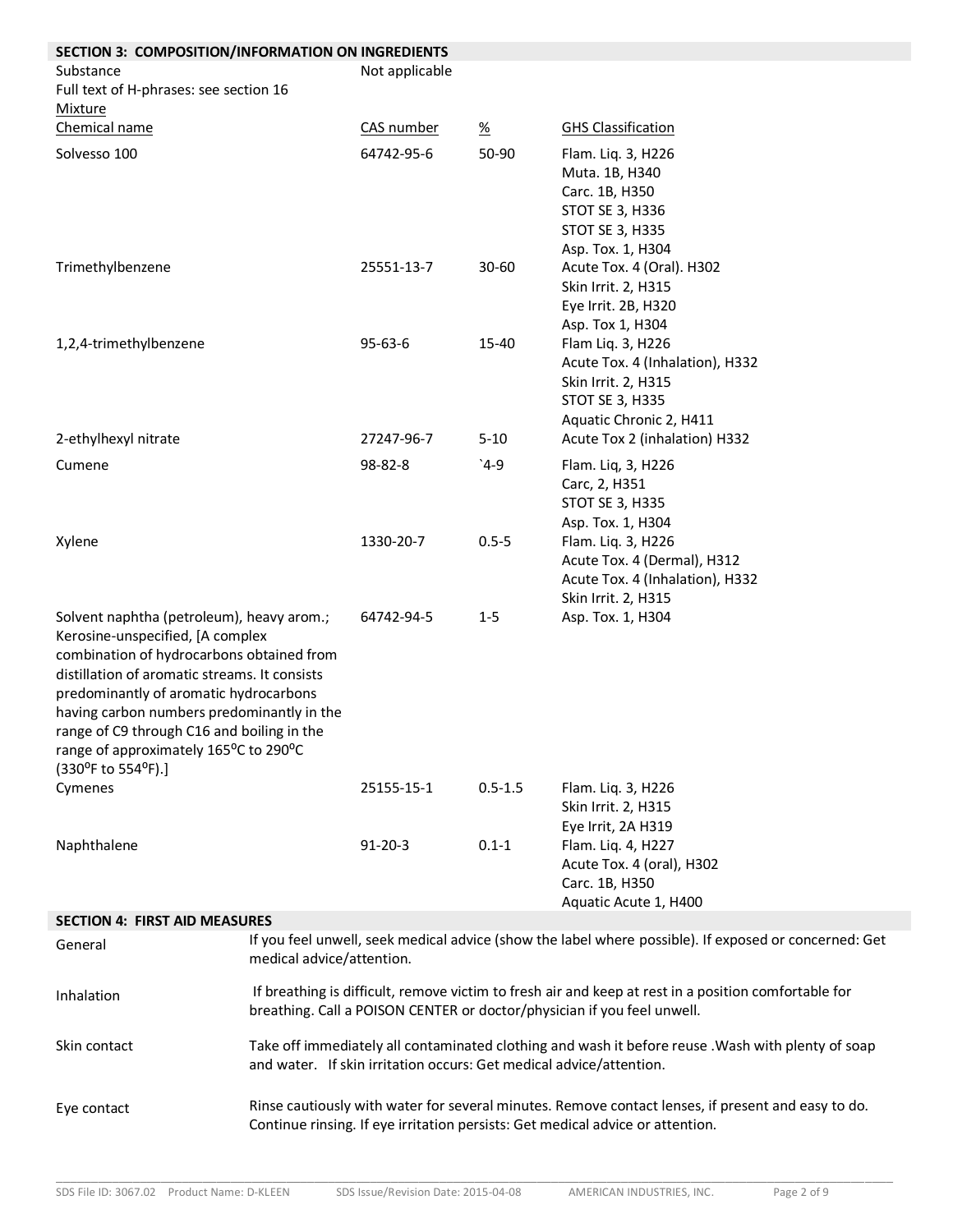| Ingestion                               | Immediately call a poison center or doctor/physician. Rinse mouth with water. Do NOT induce<br>vomiting.                                                                                                                                                                                                                                            |
|-----------------------------------------|-----------------------------------------------------------------------------------------------------------------------------------------------------------------------------------------------------------------------------------------------------------------------------------------------------------------------------------------------------|
| Symptoms/injuries                       | If you feel unwell, seek medical advice. Harmful if inhaled. Harmful if swallowed. May be fatal if<br>swallowed and enters airways. Causes skin irritation. Causes eye irritation. May cause respiratory<br>irritation. May cause drowsiness or dizziness. May cause genetic defects (through prolonged or<br>repeated exposure). May cause cancer. |
| Symptoms/injuries after<br>inhalation   | Irritation of the respiratory tract. Headache. May cause drowsiness or dizziness. Central nervous<br>system depression.                                                                                                                                                                                                                             |
| Symptoms/injuries after<br>skin contact | Causes skin irritation. Repeated exposure may cause skin dryness or cracking.                                                                                                                                                                                                                                                                       |
| Symptoms/injuries after<br>eye contact  | Causes eye irritation.                                                                                                                                                                                                                                                                                                                              |
| Symptoms/injuries after<br>ingestion    | May be fatal if swallowed and enters airways. Risk of aspiration pneumonia. Gastrointestinal<br>complaints. Cramps. Nausea. Vomiting.                                                                                                                                                                                                               |
| Special treatment needed                | Treat symptomatically.                                                                                                                                                                                                                                                                                                                              |

#### **SECTION 5: FIRE-FIGHTING MEASURES** Suitable extinguishing media Dry chemical powder, Carbon dioxide, alcohol resistant foam. Fire hazard Extremely flammable liquid and vapor. Explosion hazard Vapors may travel long distances along ground before igniting/flashing back to vapor source. Reactivity Upon combustion: CO and CO2 are formed. Firefighting instructions Exercise caution when fighting any chemical fire. Use water spray or fog for cooling exposed containers. Take account of environmentally hazardous firefighting water. Protection during firefighting Do not enter fire area without proper protective equipment, including respiratory protection. **SECTION 6: ACCIDENTAL RELEASE MEASURES** General measures **Remove ignition sources.** Use special care to avoid static electric charges. Protective equipment for non-emergency personnel Protective goggles. Gloves. Protective clothing. Emergency procedures for non-emergency personnel Evacuate unnecessary personnel. No naked flames or sparks. Protective equipment for emergency responders Equip cleanup crew with proper protection. Emergency procedures for emergency responders Stop leak if safe to do so. Stop release. Ventilate area. Environmental precautions Avoid release to the environment. Prevent entry to sewers and public waters. Methods for containment Contain released substance, pump into suitable containers. Methods for cleaning up This material and its container must be disposed of in a safe way, and as per local legislation. Take up liquid spill into inert absorbent material, e.g.: sand/earth. Clean contaminated surfaces with a soap solution. **SECTION 7: HANDLING AND STORAGE** Precautions for safe handling Comply with the legal requirements. Do not handle until all safety precautions have been read and understood. Do not breathe vapors. Use personal protective equipment as required. Do not eat, drink or smoke when using this product. Do not get in eyes, on skin, or on clothing. Handle and open the container with care. Keep away from sources of ignition-No smoking. Take precautions against electrostatic charges. Obtain special instructions before use. Remove contaminated clothing immediately.

\_\_\_\_\_\_\_\_\_\_\_\_\_\_\_\_\_\_\_\_\_\_\_\_\_\_\_\_\_\_\_\_\_\_\_\_\_\_\_\_\_\_\_\_\_\_\_\_\_\_\_\_\_\_\_\_\_\_\_\_\_\_\_\_\_\_\_\_\_\_\_\_\_\_\_\_\_\_\_\_\_\_\_\_\_\_\_\_\_\_\_\_\_\_\_\_\_\_\_\_\_\_\_\_\_\_\_\_\_\_\_\_\_\_\_\_\_\_\_\_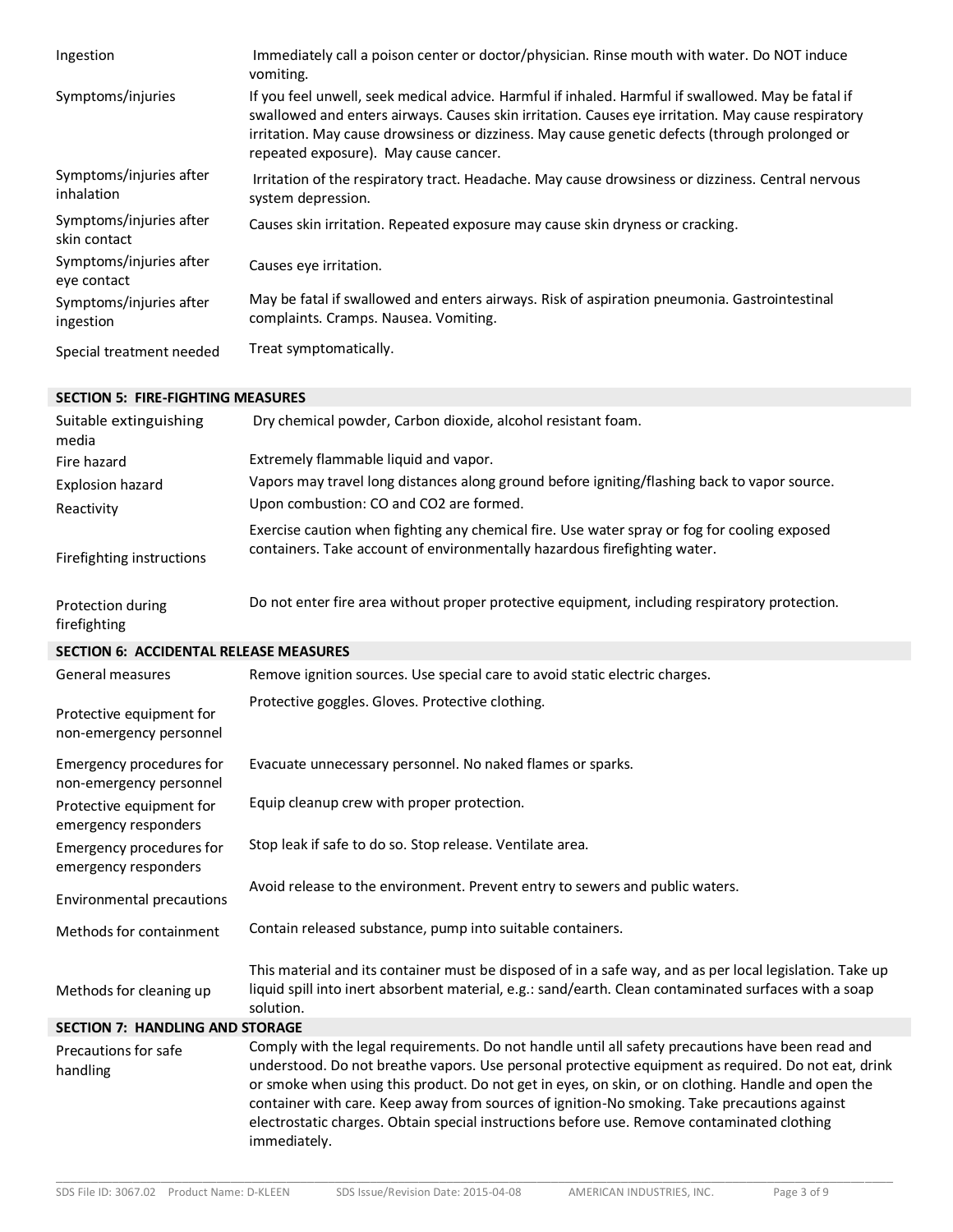| Hygiene measures           | Wash thoroughly after handling. Wash contaminated clothing before reuse.                                                                               |
|----------------------------|--------------------------------------------------------------------------------------------------------------------------------------------------------|
| <b>Technical measures</b>  | Comply with applicable regulations. Proper grounding procedures to avoid static electricity should be<br>followed.                                     |
| Storage conditions         | Keep container tightly closed. Keep only in the original container in a cool, well ventilated place away<br>from: sparks, open flames, excessive heat. |
| Incompatible products      | Strong oxidizers. Acids                                                                                                                                |
| Incompatible materials     | Sources of ignition. Heat sources.                                                                                                                     |
| Storage area               | Store away from heat. Store in a cool area. Store in a dry area. Store in a well-ventilated place. Keep<br>locked up.                                  |
| Special rules on packaging | Keep only in original container. Meet the legal requirements.                                                                                          |

### **SECTION 8: EXPOSURE CONTROLS/PERSONAL PROTECTION**

| Component                              | ACGIH TWA (ppm) | ACGIH STEL (ppm) | <b>ACGIH Remark (ACGIH)</b>                             |
|----------------------------------------|-----------------|------------------|---------------------------------------------------------|
| Naphthalene (91-20-3)                  | 10 ppm          | 10 ppm           | Hematologic eff; URT & eye irr; Skin;<br>A <sub>3</sub> |
| 14,2,4-trimethylbenzene<br>$(95-63-6)$ | 25 ppm          | 25 ppm           |                                                         |
| Cumene (98-82-8)                       | 50 ppm          |                  | Eye, skin, & YRT irr; CNS impair                        |
| Xylene (1330-20-7)                     | $100$ ppm       | 150 ppm          | URT & eye irr; CNS impair                               |

| Personal protective | Use appropriate personal protective equipment when risk assessment indicates this is necessary. |
|---------------------|-------------------------------------------------------------------------------------------------|
| equipment           | Gloves. Protective clothing. Protective goggles. Safety glasses.                                |

|  |  | SECTION 9: PHYSICAL AND CHEMICAL PROPERTIES |  |
|--|--|---------------------------------------------|--|
|--|--|---------------------------------------------|--|

| Appearance<br>Odor                             | Clear, gold colored liquid<br>Solvent odor |
|------------------------------------------------|--------------------------------------------|
| Odor threshold                                 | No data available                          |
| pH                                             | No data available                          |
| Melting point                                  | No data available                          |
| <b>Boiling point</b>                           | No data available                          |
| <b>Freezing Point</b>                          | No data available                          |
| Flash point                                    | 108°F (42°C) Closed Cup                    |
| Relative evaporation rate<br>(butyl acetate=1) | No data available                          |
| Flammability (solid, gas)                      | No data available                          |
| <b>Explosion limits</b>                        | No data available                          |
| <b>Explosive properties</b>                    | Heating may cause a fire or explosion.     |
| Oxidizing properties                           | No data available                          |
| Vapor pressure                                 | No data available                          |
| Relative density                               | No data available                          |
| Relative vapor density at<br>20°C (68°F)       | No data available                          |
| Specific gravity/density                       | $0.87$ g/ml                                |
| Solubility in Water                            | Insoluble in water                         |
| Log Pow                                        | No data available                          |
| Log Kow                                        | No data available                          |
| Auto-ignition temperature                      | No data available                          |
| Decomposition<br>temperature                   | No data available                          |
| Viscosity                                      | No data available                          |
| Viscosity, kinematic                           | $<$ 20 cSt                                 |
| Viscosity, dynamic<br>VOC content              | No data available<br><b>ND</b>             |
|                                                |                                            |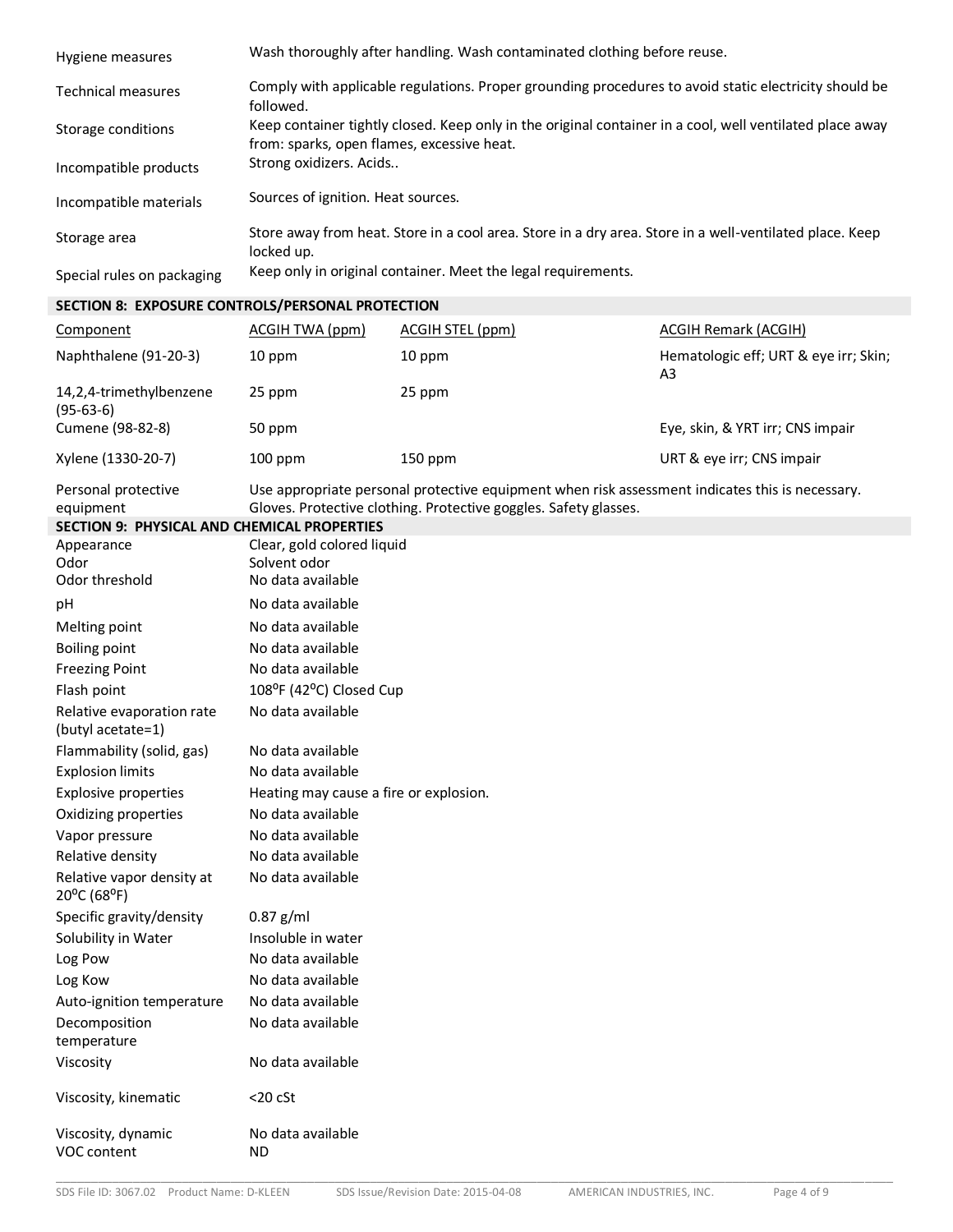## **SECTION 10: STABILITY AND REACTIVITY**

| Reactivity                          | Upon combustion: CO and CO2 are formed.                                                                 |
|-------------------------------------|---------------------------------------------------------------------------------------------------------|
| Chemical stability                  | No additional information available.                                                                    |
| Conditions to avoid                 | No additional information available.                                                                    |
| Incompatibility                     | Oxidizing agents. Acids.                                                                                |
| Hazardous decomposition<br>products | Under normal conditions of storage and use, hazardous decomposition products should not be<br>produced. |
| Possible hazardous<br>reactions     | Refer to section 10 on Reactivity.                                                                      |

### **SECTION 11: TOXICOLOGICAL INFORMATION**

| Acute toxicity                         | Oral: Harmful if swallowed<br>Inhalation: dust, mist: Harmful if inhaled.                        |                                                                                                                      |
|----------------------------------------|--------------------------------------------------------------------------------------------------|----------------------------------------------------------------------------------------------------------------------|
| Naphthalene (91-20-3)                  | LD50 oral rat<br>LD50 dermal rat<br>LD50 dermal rabbit<br>ATE CLP (oral)                         | >1100 mg/kg (Rat)<br>>2500 mg/kg (Rat)<br>>20000 mg/kg (Rabbit)<br>500.000 mg/kg body weight                         |
| 2-ethylhexyl nitrate<br>$(27247-96-7)$ | LD50 oral rat<br>LD50 dermal rat<br>ATE CLP (gases)<br>ATE CLP (dvapors)<br>ATE CLP (dust, mist) | >9640mg/kg (Rat)<br>>4820 mg/kg (Rabbit)<br>4500.000 ppm V/4h<br>11.000 mg//l/4h<br>1.500 mg/l/4h                    |
| Trimethylbenzene                       | LD50 oral rat                                                                                    | 500 mg/kg                                                                                                            |
| $(25551-13-7)$                         |                                                                                                  |                                                                                                                      |
| 1,2,4-trimethylbenzene                 | LD50 oral rat                                                                                    | >5000 mg/kg (Rat; Equivalent or similar to OECD                                                                      |
| $(95-63-5)$                            | LD50 dermal rat                                                                                  | 401; Literature; 6000mg/kg bodyweight; Rat;<br>Experimental value)<br>>3440 mg/kg (Rat; Read-across; OECD 402: Acute |
|                                        | LC50 inhalation rat (mg/l)                                                                       | Dermal Toxicity)<br>18 mg/l/4h (Rat)                                                                                 |
| Solvesso 100                           | LD50 Oral rat                                                                                    | >2000 mg/kg (Rat)                                                                                                    |
| $(64742 - 95 - 6)$                     | LD50 dermal rabbit                                                                               | >3160 mg/kg (Rabbit)                                                                                                 |
| Xylene<br>$(1330-20-7)$                | LC inhalation rat (ppm)<br>ATE CLP (dermal)<br>ATE CLP (gases)<br>ATE CLP (dust, mist)           | 4550 ppmB/4h<br>1100.000 mg/kg body weight<br>4550.000 ppmV/4H<br>1.500 mg/l/4h                                      |
| Cymenes                                | LD50 oral rat                                                                                    | >2000 mg/kg (Rat)                                                                                                    |
| $(25155-15-1)$                         |                                                                                                  |                                                                                                                      |
| Skin<br>corrosion/irritation           | Causes skin irritation.                                                                          |                                                                                                                      |
| Serious eye<br>damage/irritation       | Causes eye irritation.                                                                           |                                                                                                                      |
| Respiratory or skin<br>sensitization   | Not classified.                                                                                  |                                                                                                                      |
| Germ cell mutagenicity                 | May cause genetic defects.                                                                       |                                                                                                                      |
| Carcinogenicity                        | May cause cancer.                                                                                |                                                                                                                      |
| Naphthalene (91-20-3)                  | IARC group                                                                                       | 2B-Possibly Carcinogenic to Humans                                                                                   |
|                                        | <b>NTP Status</b>                                                                                | 3-Reasonably anticipated to be Human Carcinogen                                                                      |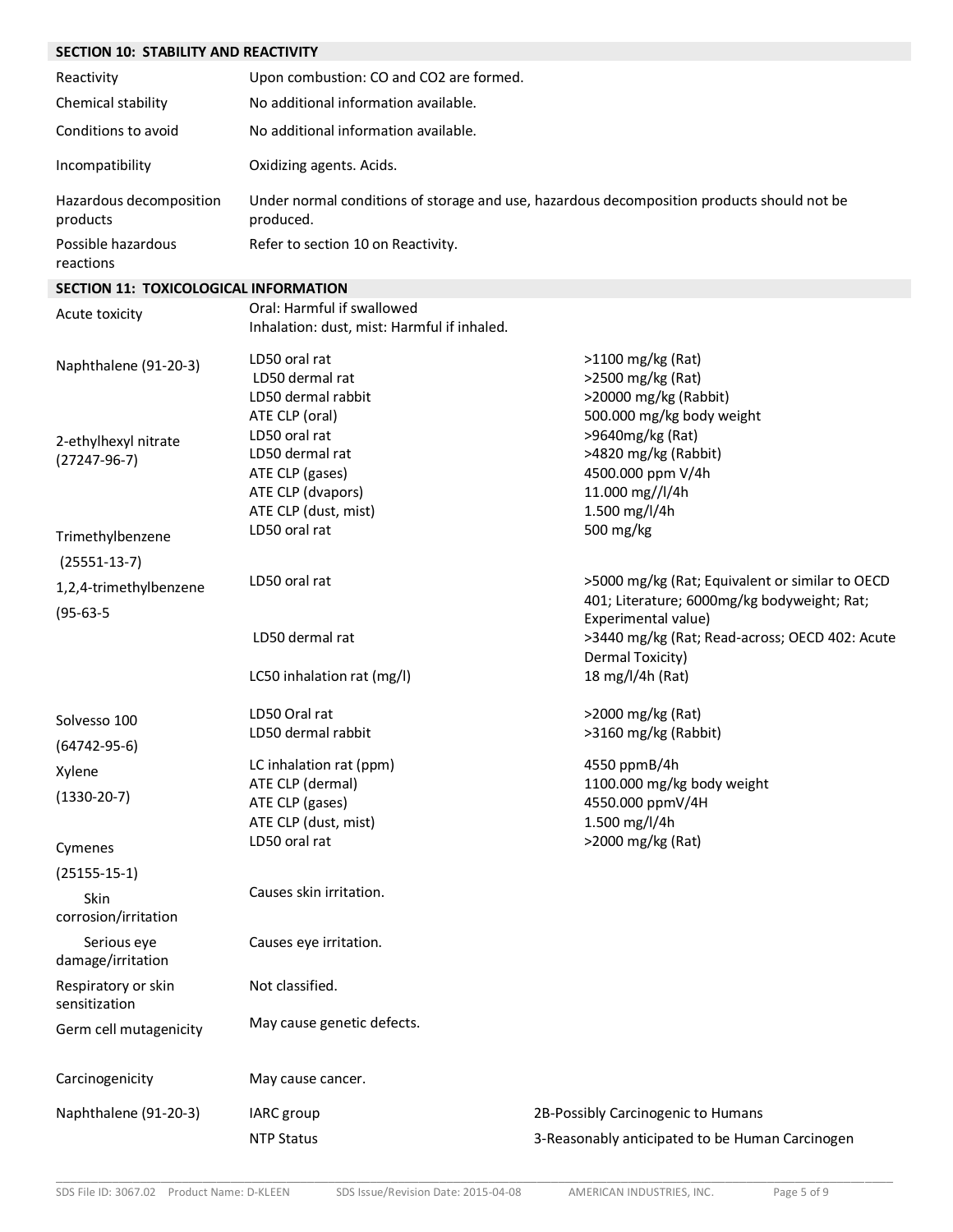| cumene (98-82-8)                                         | IARC group                                                                                                                                                                                                                                          | 2B-Possibly Carcinogenic to Humans                                                                                                                                                                                                                                                                                  |
|----------------------------------------------------------|-----------------------------------------------------------------------------------------------------------------------------------------------------------------------------------------------------------------------------------------------------|---------------------------------------------------------------------------------------------------------------------------------------------------------------------------------------------------------------------------------------------------------------------------------------------------------------------|
| Xylene (1330-20-7)                                       | IARC group                                                                                                                                                                                                                                          | 3-Not classifiable                                                                                                                                                                                                                                                                                                  |
| Reproductive toxicity                                    | Not classified                                                                                                                                                                                                                                      |                                                                                                                                                                                                                                                                                                                     |
| Specific target organ<br>toxicity (single exposure)      | May cause respiratory irritation. May cause drowsiness or dizziness.                                                                                                                                                                                |                                                                                                                                                                                                                                                                                                                     |
| Specific target organ<br>toxicity (repeated<br>exposure) | Not classified.                                                                                                                                                                                                                                     |                                                                                                                                                                                                                                                                                                                     |
| Aspiration hazard                                        | May be fatal if swallowed and enters airways.                                                                                                                                                                                                       |                                                                                                                                                                                                                                                                                                                     |
| Symptoms/injuries after<br>inhalation                    | Irritation of the respiratory tract. May cause drowsiness or dizziness. Central nervous system<br>depression.<br>Symptoms/injuries after<br>Causes skin irritation. Repeated exposure may cause skin dryness or cracking.<br>Causes eye irritation. |                                                                                                                                                                                                                                                                                                                     |
| skin contact<br>Symptoms/injuries after                  |                                                                                                                                                                                                                                                     |                                                                                                                                                                                                                                                                                                                     |
| eye contact<br>Symptoms/Injuries after<br>ingestion      | May be fatal if swallowed and enters airways. Risk of aspiration pneumonia. Gastrointestinal<br>complaints. Cramps. Nausea. Vomiting.                                                                                                               |                                                                                                                                                                                                                                                                                                                     |
| SECTION 12: ECOLOGICAL INFORMATION                       |                                                                                                                                                                                                                                                     |                                                                                                                                                                                                                                                                                                                     |
| Toxicity                                                 |                                                                                                                                                                                                                                                     |                                                                                                                                                                                                                                                                                                                     |
| Naphthalene (91-20-3)                                    | LC50 fish 1<br>EC50 Daphnia 1<br>EC50 other aquatic organisms 1<br>LC50 fish 2<br>TLM fish 1<br>TLM fish 2<br>Threshold limit algae 1                                                                                                               | 1.99 mg/l (96 h; Pemephales promelas)<br>2.16 mg/l (48 h; Daphnia magna)<br>2.96 mg/l (4 h; Selanastrum capricornutum)<br>0.11 mg/l (96 h; Oncorhynchus mykiss)<br>150 mg/l (96 h; Lepomis macrochirus; Cool water)<br>1.24 ppm (96 h; Oncorhynchus gorbuscha)<br>0.4 mg/l (72h; Skeletonema costatum; Growth rate) |
| 2-ethylhexyl nitrate<br>$(27247-96-7)$                   | LC50 fish 1<br>EC50 Daphnia 1<br>LC50 fish 2<br>Threshold limit algae 1                                                                                                                                                                             | 116 mg/l 48h; Salmo gairdneri (Oncorhynchus mykiss)<br>>12.6 mg/l (48 h; Daphnia magna; Nominal concentration)<br>145 mg/l 24 h; Sa;, p gaordmero (Oncorhynchus mykiss)<br>3.22 mg/l (72 h; Pseudokirchneriella subcapitata; growth<br>rate)                                                                        |
| 1,2,4-trimethylbenzene<br>$(95-63-6)$                    | LC50 fish 1<br>LC50 fish 2<br>Threshold limit algae 1<br>Threshold limit algae 2                                                                                                                                                                    | 7.72 mg/l (96 h: Pimephales promelas; Lethal)<br>18 mg/l (48 h; Oryzias latipes)<br>1 mg/l (72h; Algae)<br>2.356 mg/l (96h; Algae)                                                                                                                                                                                  |
| Solvesso 100<br>(64742-95-6                              | LC50 fish 1<br>EC50 Daphnia 1<br>Threshold limit algae 1                                                                                                                                                                                            | 18 mg/l (Pisces)<br>21 mg/l (Daphnia sp.)<br>$1 - 10$ , Algae                                                                                                                                                                                                                                                       |
| Persistence and degradability                            |                                                                                                                                                                                                                                                     |                                                                                                                                                                                                                                                                                                                     |
| Naphthalene (91-20-3)                                    | Persistence and degradability<br>Biochemical oxygen demand (BOD)                                                                                                                                                                                    | Readily biodegradable in water. Foaming sediments in water.<br>Biodegradable in the soil. Absorbs into the soil. Photolysis in<br>the air.<br>0 g O <sup><math>\nu</math></sup> /g substance                                                                                                                        |
|                                                          | Chemical oxygen demand (COD)                                                                                                                                                                                                                        | 0.22 g $OT/g$ substance                                                                                                                                                                                                                                                                                             |
|                                                          | ThOD                                                                                                                                                                                                                                                | 2.99 g $OT/g$ substance                                                                                                                                                                                                                                                                                             |
| 2-ethylhexyl nitrate<br>$(27247-96-7)$                   | Persistence and degradability                                                                                                                                                                                                                       | Not readily biodegradable in water.                                                                                                                                                                                                                                                                                 |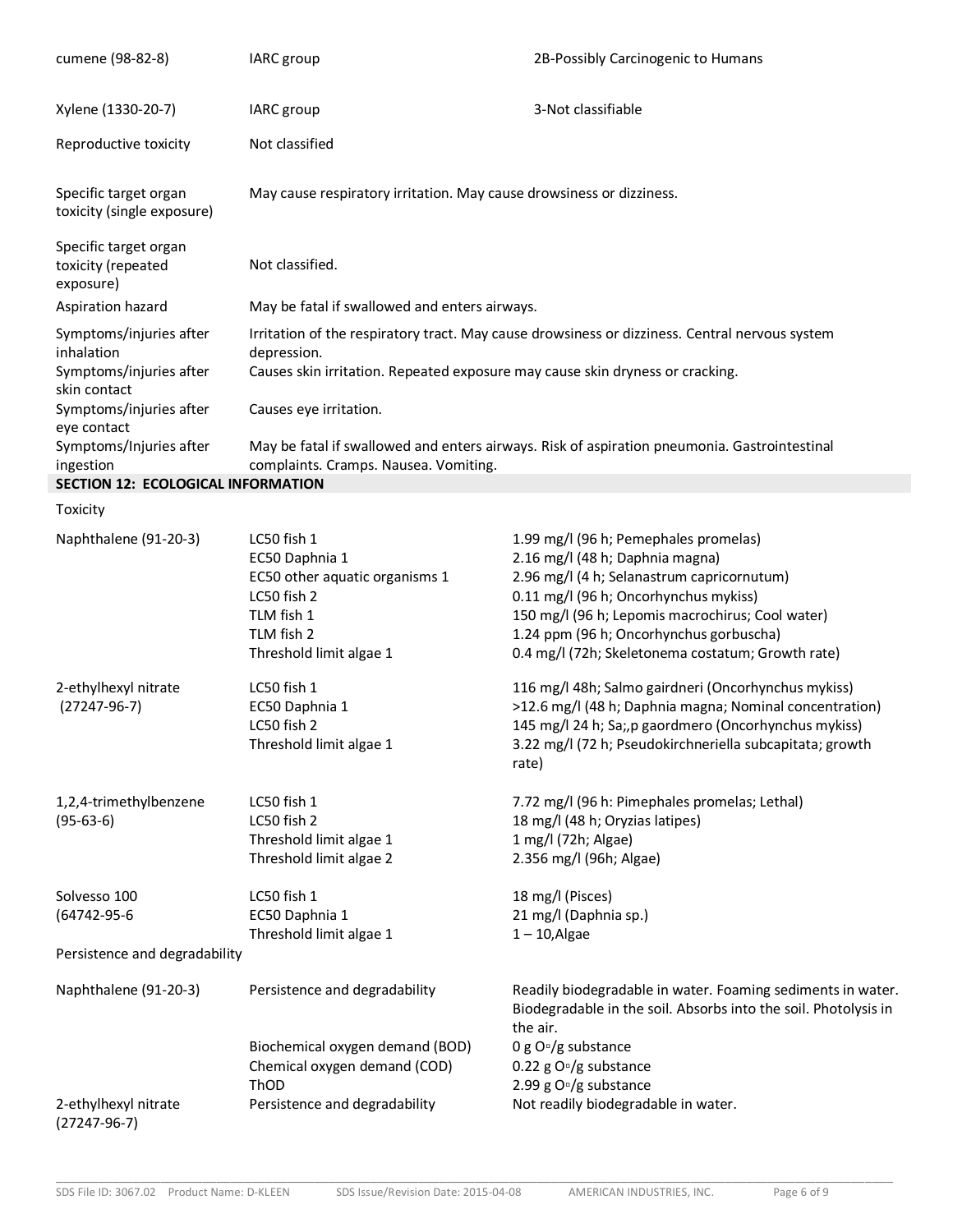| 1,2,4-trimethylbenzene<br>$(95-63-6)$  | Persistence and degradability | Not readily biodegradable in water. Forming sediments in<br>water. Biodegradable in the sol. Adsorbs into the soil. Low<br>potential for mobility in soil. Photodegradation in the air. |
|----------------------------------------|-------------------------------|-----------------------------------------------------------------------------------------------------------------------------------------------------------------------------------------|
|                                        | Chemical oxygen demand (COD)  | 0.44 g $O0/g$ substance                                                                                                                                                                 |
| Solvesso 100 (64742-95-6)              | Persistence and degradability | Readily biodegradable in water                                                                                                                                                          |
| Cymenes (25155-15-1)                   | Persistence and degradability | Biodegradability in water: no data available.                                                                                                                                           |
| Bioaccumulative potential              |                               |                                                                                                                                                                                         |
| Naphthalene (91-20-3)                  | BCF fish 1                    | 23 - 168 (8 weeks; Cyprinus carpio)                                                                                                                                                     |
|                                        | BCF fish 2                    | 40 - 300 (672 h; Oncorhynchus mykiss)                                                                                                                                                   |
|                                        | BCF other aquatic organisms 1 | 331 (360 h; Ostreidae)                                                                                                                                                                  |
|                                        | BCF other aquatic organisms 2 | 130 (24 h: Chlorella sp.)                                                                                                                                                               |
|                                        | LOG POW                       | 3.30 (Experimental value)                                                                                                                                                               |
|                                        | Bioaccumulative potential     | Low potential for bioaccumulation (BCF <500).                                                                                                                                           |
| 2-ethylhexyl nitrate<br>$(27247-96-7)$ | Log Pow                       | 5.24 (Test data; OECD 117: Partition Coefficient<br>(n-octanol/water), HPLC method)                                                                                                     |
|                                        | Bioaccumulative potential     | High potential for bioaccumulation (Log Kow >5).                                                                                                                                        |
| 1,2,4-trimethylbenzene                 | BCF fish 1                    | 31 -275 (8 weeks; Cyprinus carpio)                                                                                                                                                      |
| $(95-63-6)$                            | Log Pow                       | 3.63 - 4.09 (Experimental value)                                                                                                                                                        |
|                                        | Bioaccumulative potential     | Potential for bioaccumulation (4≥ Log Kow ≤5)                                                                                                                                           |
| Solvesso 100 (64742-95-6)              | Log Pow                       | >3                                                                                                                                                                                      |
| Cymenes (25155-15-1)                   | Bioaccumulative potential     | No bioaccumulation data available.                                                                                                                                                      |

## **SECTION 13: DISPOSAL CONSIDERATIONS** Waste disposal Dispose in a safe manner in accordance with local/national regulations.

| <b>SECTION 14: TRANSPORT INFORMATION</b> |                                                                                                                      |
|------------------------------------------|----------------------------------------------------------------------------------------------------------------------|
| DOT information                          | When transported by ground in non-bulk containers, this product utilizes the exception<br>found under 49 CFR 173.150 |
| <b>ADR</b>                               | No additional information available.                                                                                 |
| Transport by sea                         | No additional information available                                                                                  |
| Air transport                            | No additional information available.                                                                                 |

## **SECTION 15: REGULATORY INFORMATION**

TSCA Status: All chemicals are listed or exempt.

Chemical(s) subject to the reporting requirements of Section 313 or Title III of the Superfund Amendments and Reauthorization Act (SARA) of 1986 and 40 CFR Part 372.

| Naphthalene                      | CAS No 91-20-3                                                   | $0.1 - 1$                                                              |
|----------------------------------|------------------------------------------------------------------|------------------------------------------------------------------------|
| 1,2,4-trimethylbenzene           | CAS No 95-63-6                                                   | $15 - 40$                                                              |
| Cumene                           | CAS No 98-82-8                                                   | $4-9$                                                                  |
| Xylene                           | CAS No 1330-20-7                                                 | $0.5 - 5$                                                              |
| Benzene                          | CAS No 71-43-2                                                   | $50$                                                                   |
| Naphthalene (91-20-3)            | Listed on SARA Section 313 (Specific toxic<br>chemical listings) | RQ (Reportable quantity, section 304 of<br>EPA's List of Lists) 100 lb |
| 1,2,4-trimethylbenzene (95-63-6) | Listed on SARA Section 313 (Specific toxic chemical listings)    |                                                                        |
| Cumene (98-82-8)                 | Listed on Sara Section 313 (specific toxic chemical listings)    |                                                                        |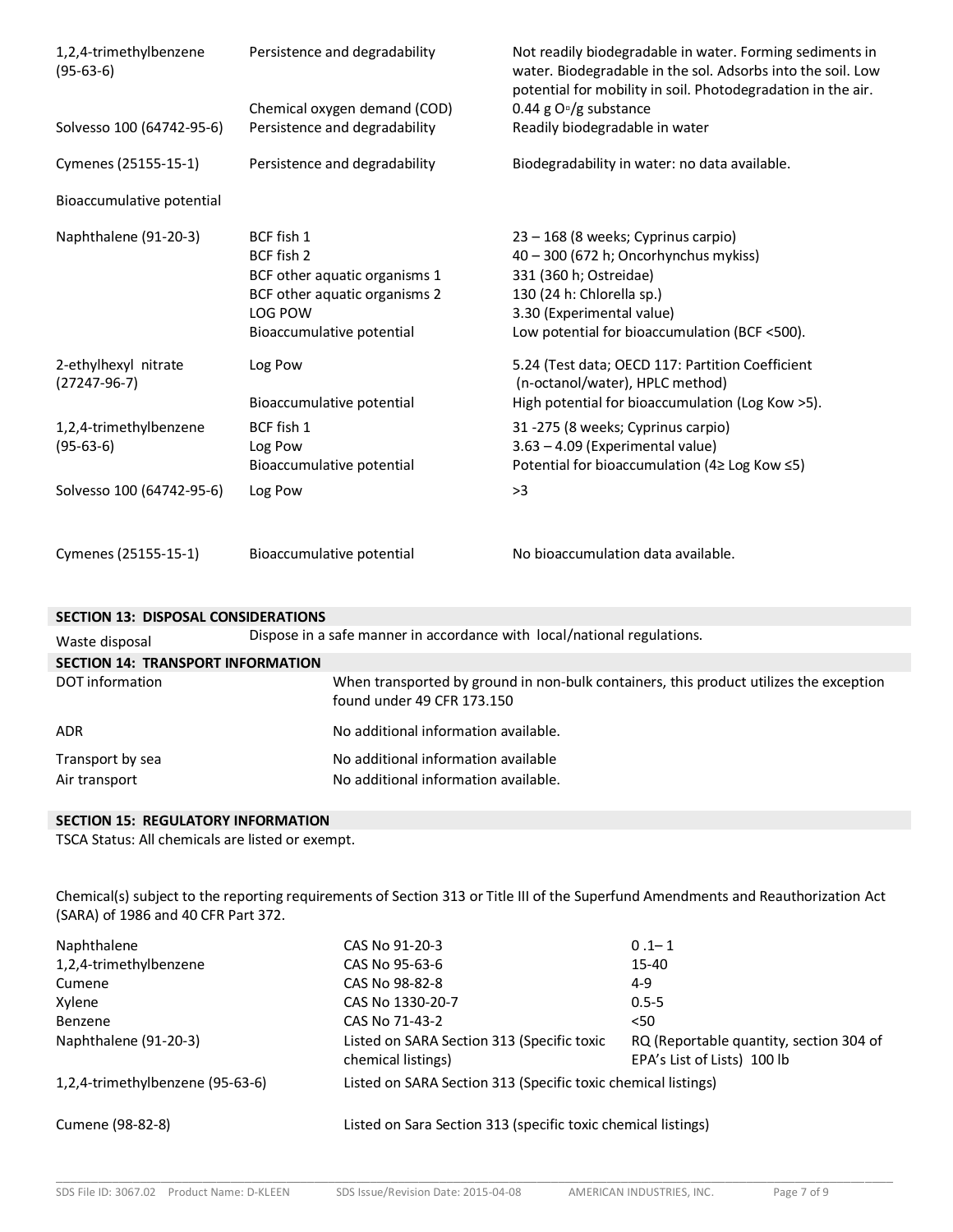| RQ (reportable quantity, section 304 of<br>EPA's List of Lists) | 5000 lb                                                       |
|-----------------------------------------------------------------|---------------------------------------------------------------|
| Xylene (1330-20-7)                                              | Listed on SARA Section 313 (Specific toxic chemical listings) |
| RQ (reportable quantity, section 304 of<br>EPA's List of Lists) | 100 lb                                                        |

CALIFORNIA PROPOSITION 65-This product contains, or may contain, trace quantities of a substance(s) known to the State of California to cause cancer and/or reproductive toxicity.

### **SECTION 16: OTHER INFORMATION**

Training advice: Normal use of this product shall imply use in accordance with the instructions on the packaging.

| Acute Tox. 4 (Dermal)                | Acute toxicity (dermal) Category 4                             |
|--------------------------------------|----------------------------------------------------------------|
| Acute Tox. 4 (Inhalation)            | Acute toxicity (inhalation) Category 4                         |
| Acute Tox.4 (Inhalation; dust, mist) | Acute toxicity (inhalation: dust, mist) Category 4             |
| Acute Tox. 4 (oral)                  | Acute toxicity (oral) Category 4                               |
| Aquatic Acute 1                      | Hazardous to the aquatic environment-Acute Hazard Category 1   |
| <b>Aquatic Chronic 2</b>             | Hazardous to the aquatic environment-Chronic Hazard Category 2 |
| Asp. Tox. 1                          | Aspiration hazard Category 1                                   |
| Carc. 1B                             | Carcinogenicity Category 1B                                    |
| Carc. 2                              | Carcingoenicity Category 2                                     |
| Eye Irrit. 2A                        | Serious eye damage/eye irritation Category 2A                  |
| Eye Irrit. 2B                        | Serious eye damage/eye irritation Category 2B                  |
| Flam. Liq. 3                         | Flammable liquids Category 3                                   |
| Flam. Liq. 4                         | Flammable liquids Category 4                                   |
| Muta. 1B                             | Germ cell mutagenicity Category 1B                             |
| Skin Irrit. 2                        | Skin corrosion/irritation Category 2                           |
| STOT SE 3                            | Specific target organ toxicity (single exposure) Category 3    |
| H <sub>226</sub>                     | Flammable liquid and vapor                                     |
| H <sub>227</sub>                     | Combustible liquid                                             |
| H302                                 | Harmful if swallowed                                           |
| H304                                 | May be fatal if swallowed and enters airways                   |
| H312                                 | Harmful in contact with skin                                   |
| H315                                 | Causes skin irritation                                         |
| H319                                 | Causes serious eye irritation                                  |
| H320                                 | Causes eye irritation                                          |
| H332                                 | Harmful if inhaled                                             |
| H335                                 | May cause respiratory irritation                               |
| H336                                 | May cause drowsiness or dizziness                              |
| H340                                 | May cause genetic defects                                      |
| H350                                 | May cause cancer                                               |
| H351                                 | Suspected of causing cancer                                    |
| H400                                 | Very toxic to aquatic life                                     |
| H411                                 | Toxic to aquatic life with long lasting effects                |